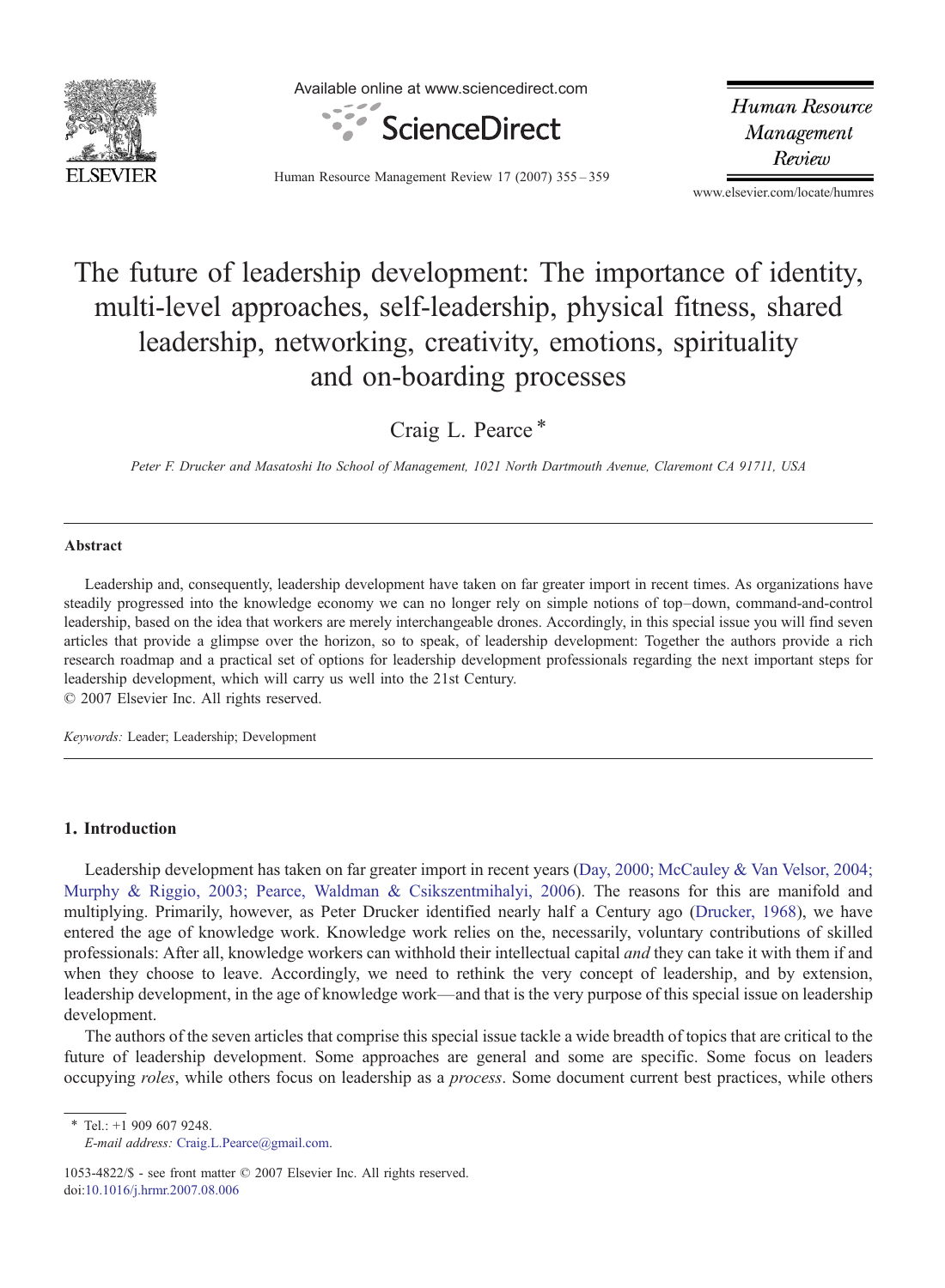offer agendas for future research. Some focus on lower to mid-hierarchical levels, while others focus on executive levels and yet others identify cross-level issues. Some focus on capacities, capabilities and behaviors while others focus on physical and spiritual dimensions of leadership. What they all have in common, however, is a deep and profound grounding on the historical research foundations of leader and leadership development. Interestingly, in juxtaposition to the deep grounding of the articles that comprise this special issue is the fresh tilling of new, rich and fertile soil for cultivating our next generations of leaders in multi and varied organizational contexts.

Most current leadership development efforts focus on transactional and transformational leadership and focus quite narrowly on individuals who occupy formal leadership positions or are being groomed to occupy such positions eminently. In contrast, in this special issue, the authors argue that the focus of leadership development should be greatly expanded to include a much broader array of behaviors and competencies and should include *followers* in the process of leadership development (see [Pearce, 2004; Pearce & Conger, 2003](#page--1-0)).

Leadership has long captured the interest of practitioners and academics, as well as the more general public. The scope of this popular interest in leadership—what it is, where it comes from, how we develop and implement it—is readily apparent when one walks into any bookstore. Alternatively, simply click on amazon.com and type in the term "leadership" in the book category. I did this on 7 July 2007. It returned 223,726 results. Clearly, there is an insatiable thirst for knowledge about leadership. In our normal, everyday lives we frequently hear arm-chair analyses of peoples' leadership styles—be they corporate leaders, religious leaders, political leaders or civic leaders—as being "blank" types of leaders, further evidencing our perennial preoccupation with leadership, and all that it entails. Indeed, most professionals—be they in the for profit, governmental or social sector—would most likely concur that developing a keen sense of different types of leaders, how they behave, and what they expect, is essential for success, no matter what the organizational context.

Forgetting our formal academic descriptions of leadership, lay descriptions of leadership, at least implicitly, refer to patterns of behavior that seem (perhaps intuitively) consistent or related. For example, an employee's description of a "micro-managing" boss might be intuitively supported by examples of his/her manager's overly precise specification of goals, continual follow-up on progress, ongoing needling, picayune review of performance, and the like. Whether they are intuitive—based on personal experience—or formalized through rigorous research, these clusters or types of related behavior make it easier to size up leaders and make sense of patterns of leadership behavior. Two or more contrasting types of leadership, in turn, form a typology (see [Doty & Glick, 1994](#page--1-0)) or model of leadership.

Leadership models offer the guiding frameworks that are critical for implementing coherent leadership development efforts. The models guiding leadership development define and, in some cases, limit the leadership development efforts [\(Cox, Pearce, & Sims, 2003](#page--1-0)). Accordingly, the purpose of this special issue is to widen the scope of leadership development beyond today's dominant transactional–transformational leadership model, to include identity, multilevel approaches, self-leadership, physical fitness, shared leadership, networking, creativity, emotions, spirituality and on-boarding processes.

### 2. Leadership models and leadership development

Leadership scholars are often interested in how particular approaches to leadership relate to individual, group, and organizational outcomes. Indeed, most scholarly investigations of leadership assume the form of theories that relate leadership patterns to outcomes such as creativity, effectiveness, satisfaction, and the like. In research settings, then, leadership models identify the cause that the researcher hopes to relate to some type of organizational effect. Accordingly, in leadership development settings, leadership models supply a useful framework that facilitates the understanding of participants' natural leadership proclivities—at least as they relate to the particular model in use—and articulate alternative, perhaps more effective, options. This is why leadership development professionals depend on models to guide their development efforts. As such, leadership theories, and the models on which they rely, are imperative if one is to coordinate a coherent, internally consistent leadership selection, appraisal, training, and development strategy within an organization.

Given the importance of leadership development in both academic research and the practitioner world, it is critical that we articulate leadership models that are as comprehensible, complete and coherent as possible ([Cox et al., 2003;](#page--1-0) [Hunt, 1996\)](#page--1-0). As [Yukl \(1998\)](#page--1-0) so clearly identified, it is imperative that we understand the range of leader behavior patterns and how these patterns affect leaders, followers, and the organizations they enact. Today's leadership development efforts are largely focused on developing two types of leadership: transactional and transformational. This